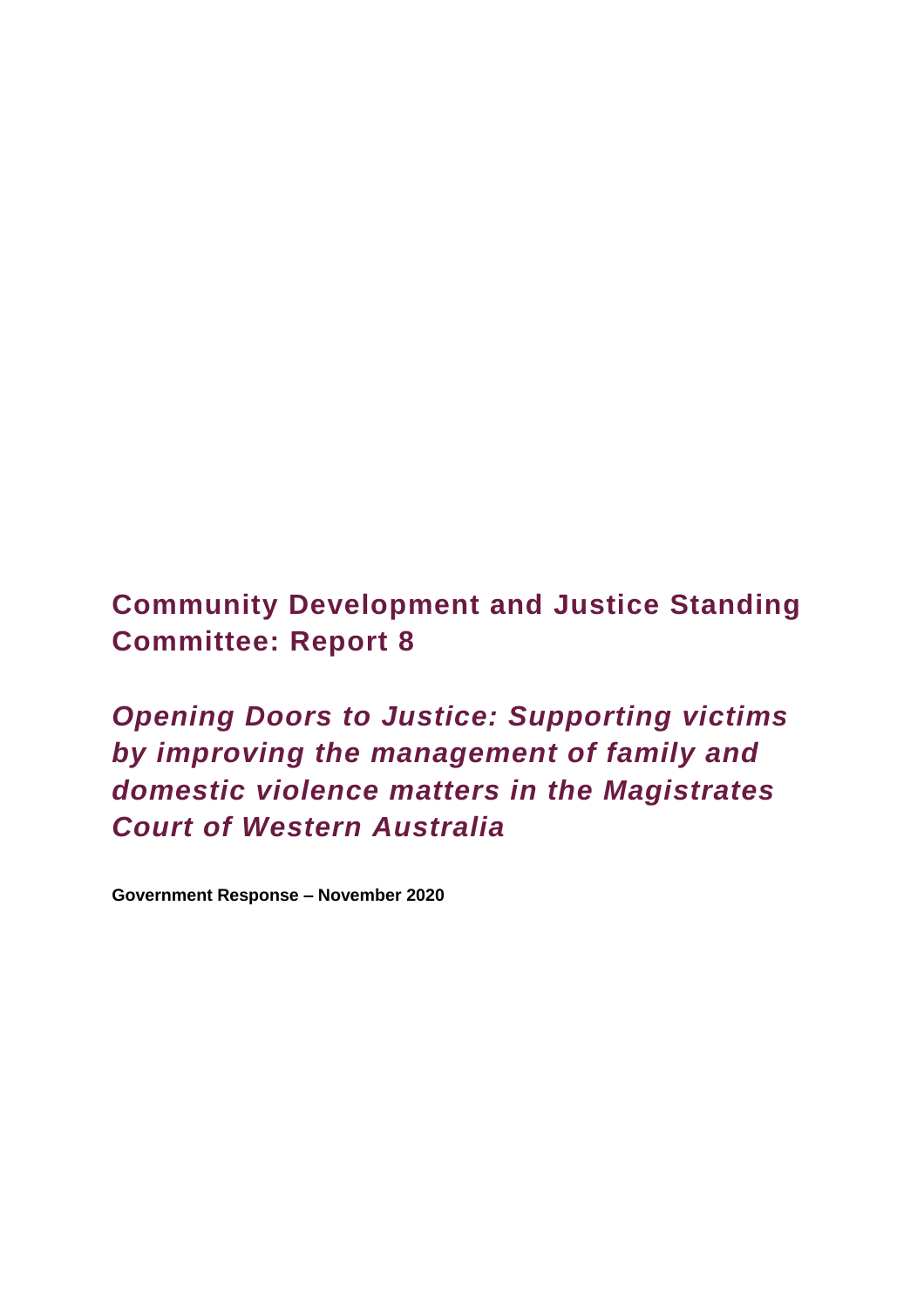# **Contents**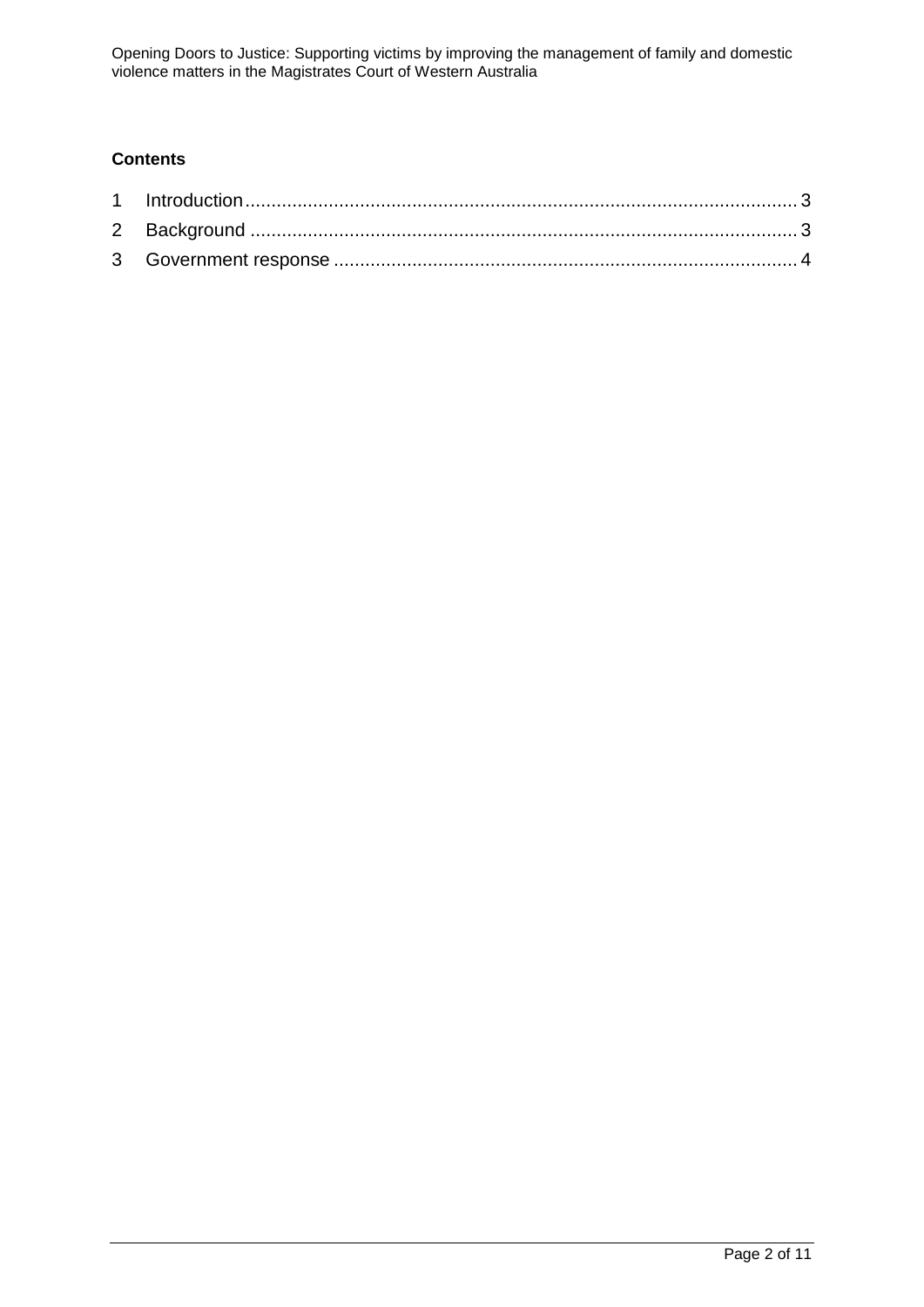### <span id="page-2-0"></span>**1 Introduction**

The Government of Western Australia (the Government) welcomes the Final Report of the Community Development and Justice Standing Committee (the Committee) *Opening Doors to Justice: Supporting victims by improving the management of family and domestic violence matters in the Magistrates Court of Western Australia*, tabled in the Legislative Assembly on 13 August 2020.

The Government is committed to removing barriers to access to justice for victims of family and domestic violence and ensuring that perpetrators are held to account. The 72 recommendations outlined in the report align with work which is currently underway or have previously been considered.

#### <span id="page-2-1"></span>**2 Background**

The Committee considered three main topics:

- 1. The challenges experienced by the Magistrates Court of Western Australia and court users in matters involving family and domestic violence, including:
	- a. Ease of access;
	- b. Cost of access; and
	- c. Access to advice, support and programs.
- 2. How do other jurisdictions manage matters involving family and domestic violence including examination of non-adversarial models.
- 3. Ways to improve the efficiency and effectiveness of the Magistrates Court of Western Australia's management of matters involving family and domestic violence.

The key findings of the inquiry were:

- Increased judicial resourcing is the key to improving timeliness;
- Trained magistrates and staff are integral to court accessibility;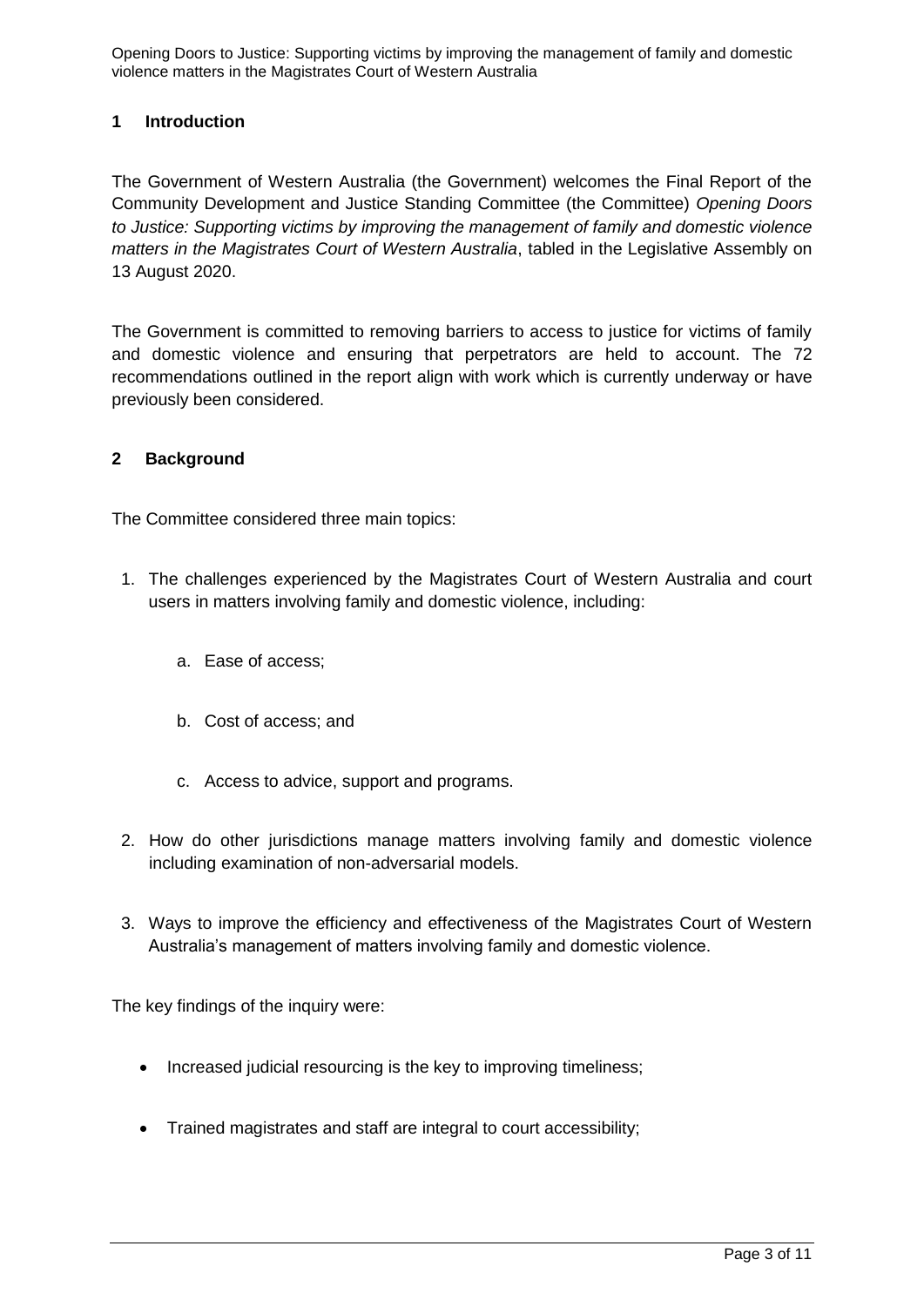- Access to legal services and support services will benefit both the court and its users;
- Alternative dispute resolution can be done safely and offers many benefits;
- The Family Violence Restraining Order process can be further improved to promote accessibility and efficiency;
- Specialist family and domestic violence courts need defined objectives to be truly effective;
- Management of family and domestic violence matters can be improved;
- Integrating related matters in different jurisdictions will improve consistency and minimise duplication;
- Improving court infrastructure will promote efficiency; and
- An integrated government response is required.

#### <span id="page-3-0"></span>**3 Government response**

The Government has implemented wide ranging reforms to address family and domestic violence. These reforms have focused on prevention, providing services to survivors and holding perpetrators to account, including through criminal justice reforms. The Government will consider the findings and recommendations from the report as it continues to implement these reforms have addressed the findings of the enquiry. A number of these measures, outlined in the Government's *Stopping Family and Domestic Violence Policy*, have been delivered with additional investment of over \$53 million from the State Government to support:

- The introduction of paid family and domestic violence leave and other workplace measures for affected public sector employees.
- The addition of two new women's refuges to the existing network, one in metropolitan Perth and the other in regional Western Australia with the latter being a therapeutically focused service, representing a first for WA refuge delivery.
- Piloting two 'one stop hubs' for family and domestic violence survivors to seek coordinated help, information and support.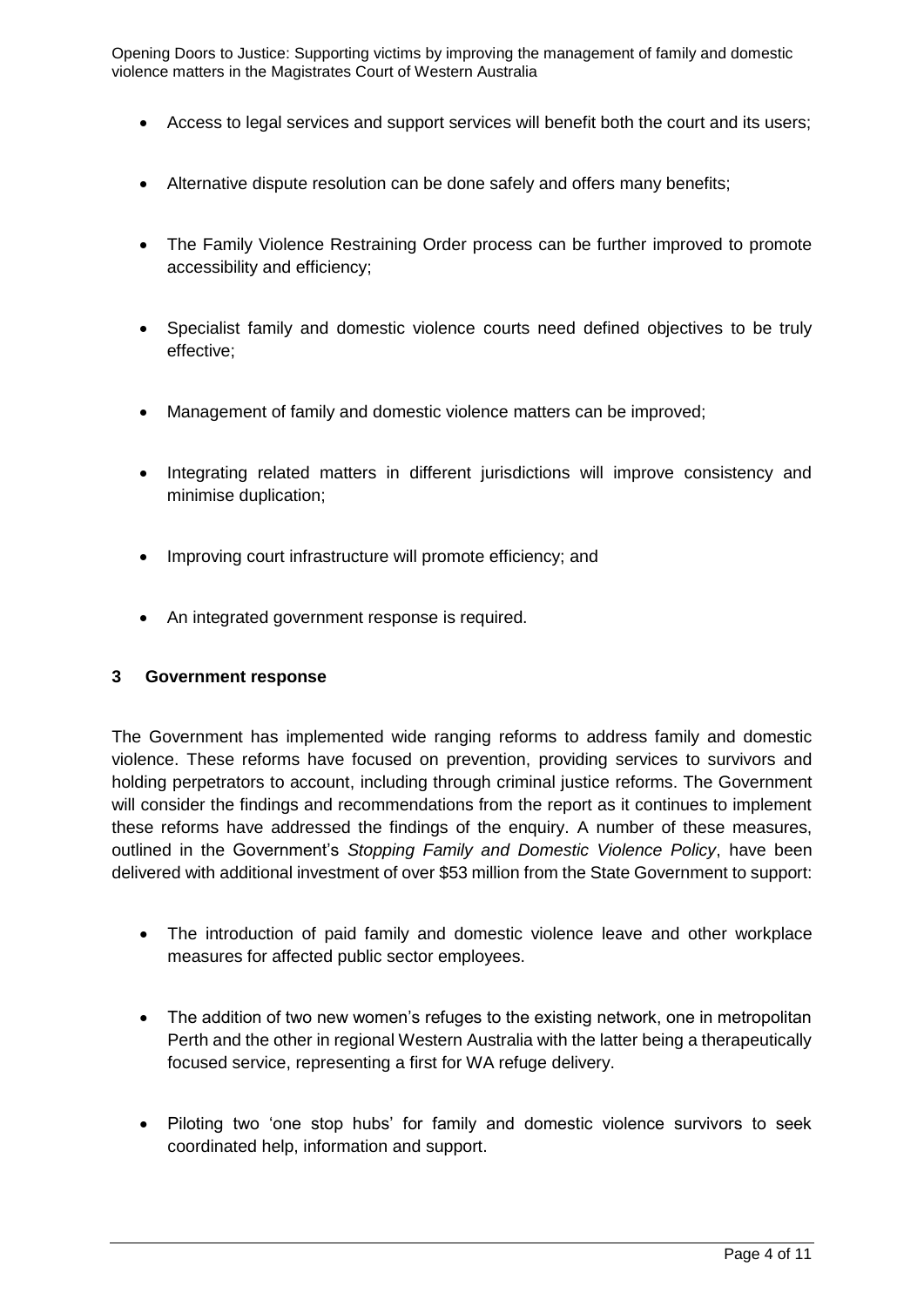- Establishing a second Breathing Space program in metropolitan Perth to increase capacity for male perpetrators to access intensive behaviour change support in a residential setting.
- Increasing financial counselling and supporting services to deliver culturally appropriate support to Aboriginal women and women from culturally and linguistically diverse backgrounds experiencing family and domestic violence.
- Improving screening rates for family and domestic violence during pregnancy.
- Delivering training to frontline police officers and developing a family violence code of practice.
- Establishing the Pets in Crisis program with RSPCA WA.
- Introducing Respectful Relationships Teaching Support Program into primary and secondary schools to support better awareness and understanding of family and domestic violence and its drivers.

### **Law Reform**

Significant justice and law reform have also been a focus of the Government's term with the introduction and passage through the 40th Parliament of Western Australia of three specific Government bills dealing directly with the impacts of family and domestic violence:

- *Residential Tenancies Legislation Amendment (Family Violence) Act 2019;*
- *Family Violence Legislation Reform (COVID-19 Response) Act 2020; and*
- *Family Violence Legislation Reform Act 2020.*

## *Residential Tenancies Legislation Amendment (Family Violence) Act 2019*

The *Residential Tenancies Legislation Amendment (Family Violence) Act 2019* amends the *Residential Tenancies Act 1987* and the *Residential Park (Long-stay Tenants) Act 2006* to provide tenants with mechanisms to terminate their lease interests on the grounds of family violence. As a result of this Act, renters affected by family and domestic violence have new options to:

• Provide at least seven days' notice to exit a tenancy and leave right away for safety;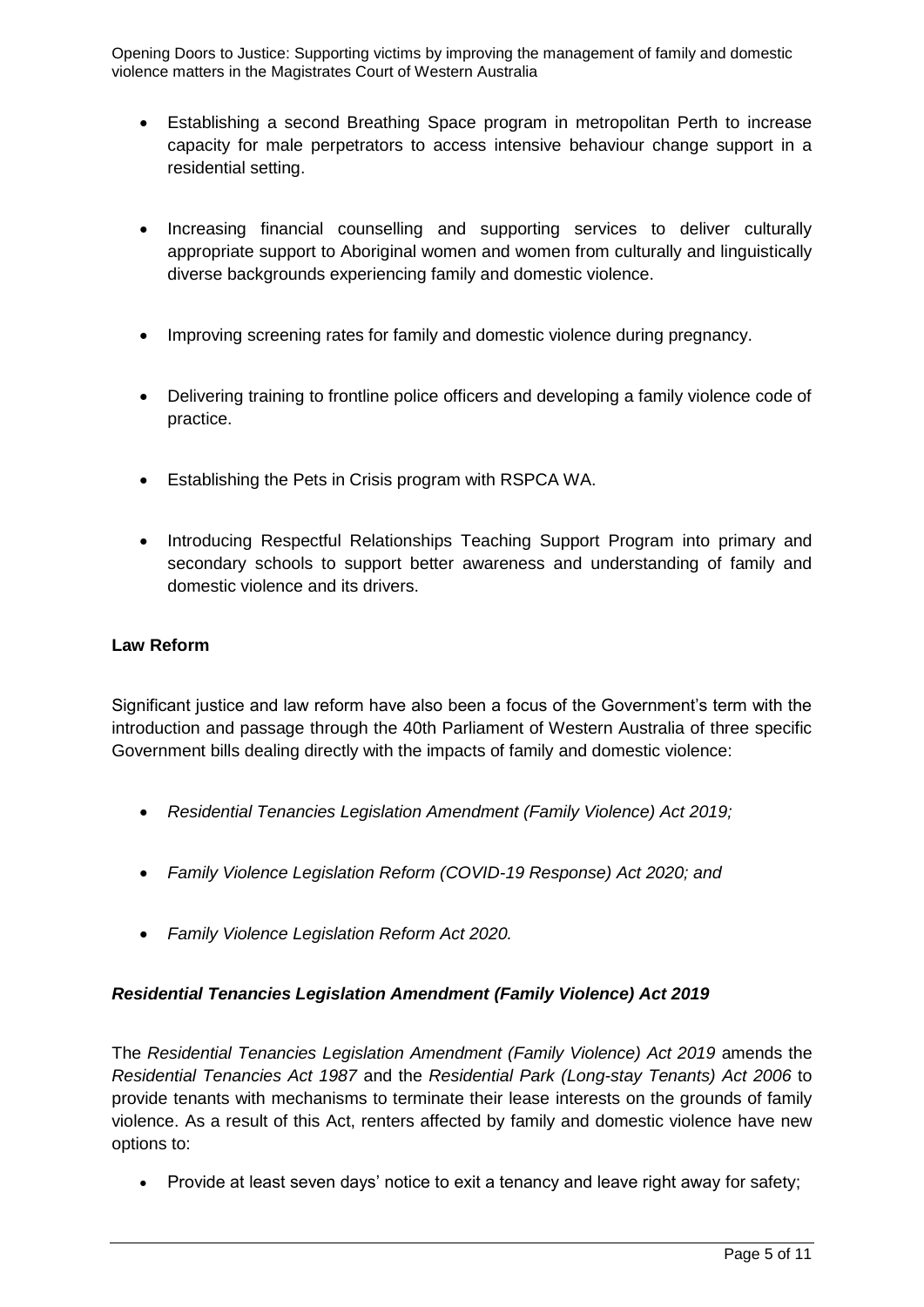- Apply to court to have a perpetrator's name removed from a lease;
- Make a rental home safer through lock changes or security upgrades; and
- Sort out disputes about property damage, unpaid rent or bonds.

The Act provides a safety net for victims of family violence so that they are not required to remain with perpetrators or take responsibility for the financial burden of unpaid rent.

### *Family Violence Legislation Reform (COVID-19 Response) Act*

During the COVID-19 crisis it became clear that periods of isolation from the wider community presented an increased risk to victims of family violence. In response, the *Family Violence Legislation Reform (COVID-19 Response) Act* implemented a number of important changes.

The changes include:

- Allowing a court to impose a requirement that an offender, who presents a high risk to a person or community, be subject to electronic monitoring under Conditional Suspended Imprisonment Orders and Intensive Supervision Orders;
- Permitting a judicial officer to include, as a home detention bail condition, a direction that an accused be subject to electronic monitoring;
- Improving access to restraining orders, including enabling restraining order applications to be lodged online;
- Creating a separate offence for breach of a Family Violence Restraining Order, increasing the penalty to \$10,000 from \$6,000 and extending the limitation period for prosecuting breach of restraining order offences to 2 years; and
- Allowing the Family Court and Children's Court to issue interim restraining orders on an ex-parte basis, in the same way as the Magistrates Court.

## *Family Violence Legislation Reform Act 2020*

The Government also introduced the *Family Violence Legislation Reform Act 2020* (the 'FVLR Act') which is the most comprehensive family violence law reform package ever seen in Western Australia, aimed at improving the safety of victims of family violence, holding perpetrators of family violence to account and increasing responsiveness of the justice system by making it easier and less traumatic for victims to obtain protection from violence. The FVLR Act was passed by State Parliament in June 2020 and amended nine separate pieces of legislation across six ministerial portfolios. The Government has also made a \$6.45 million investment to implement these comprehensive reforms, which include: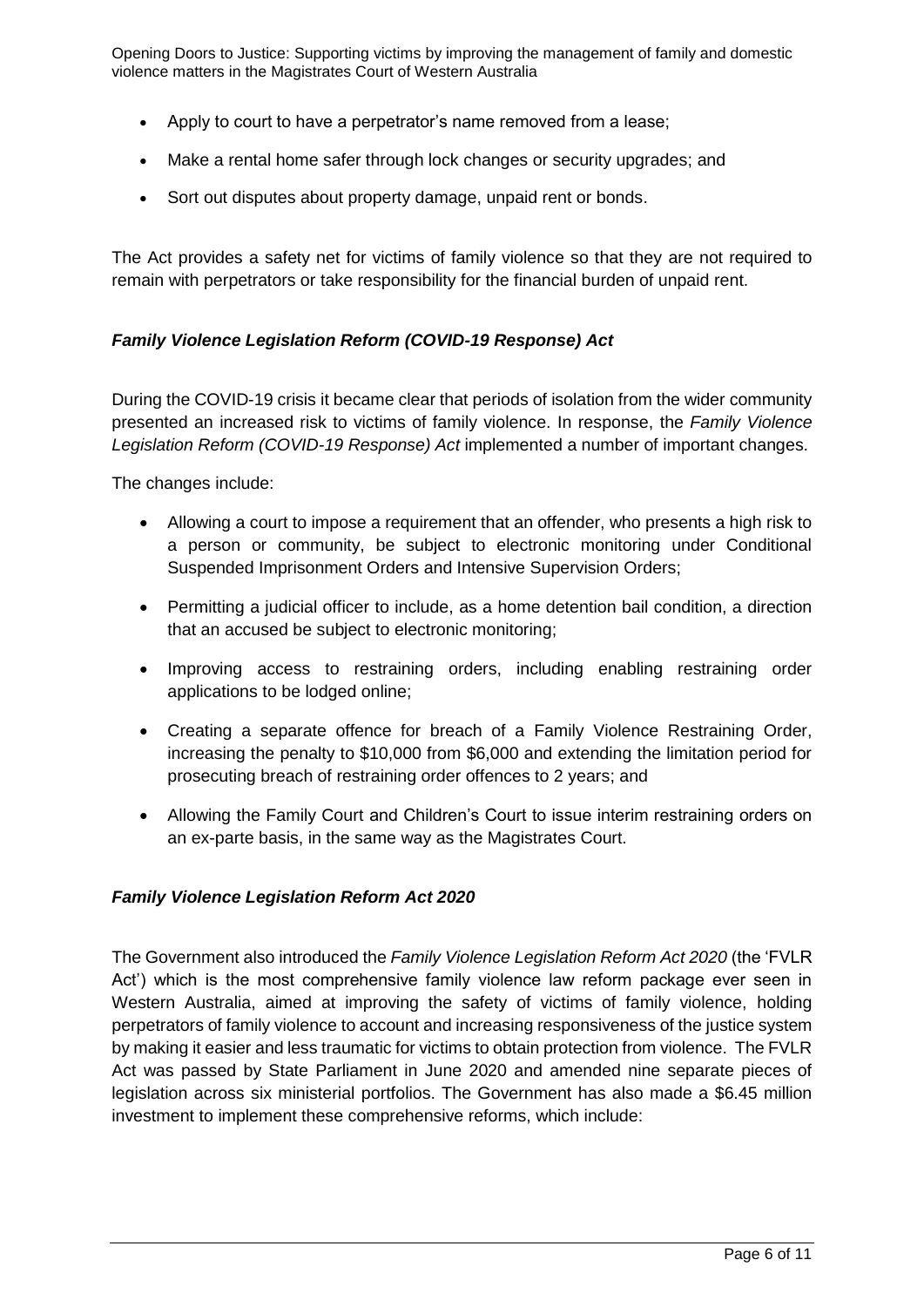- Creation of a new criminal offence of non-fatal strangulation, recognising strangulation as one of the most dangerous forms of family and domestic violence. The offence commenced operation on 1 October 2020. The Department of Justice is currently working with the Sexual Assault Resource Centre to develop an eLearning program in relation to the new offence, as well as a suite of videos which will provide both general (public) and specific (health and support sector) information.
- Creation of a new criminal offence of persistent family violence, which recognises that physical and psychological abuse against a partner often forms a pattern of offending. The specific family violence offence applies when an offender commits three or more acts of family violence against a person with whom they are in a designated family relationship over a period not exceeding 10 years.
- Amending the *Sentencing Act 1995* and the *Sentence Administration Act 2003* to enable a court to declare a person who commits a second prescribed criminal offence against the same or subsequent victims as a 'serial family violence offender'. This declaration is the first of its kind in Australia and will identify high risk repeat family violence offenders and place a number of restraints on such a person. It imposes a presumption against bail should a serial family violence offender be charged with a subsequent family violence offence, and, if bail is granted, requires the court to consider imposing a home detention condition with electronic monitoring.
- An electronic monitoring trial focussing on those offenders who have breached a Family Violence Restraining Order and are considered "high risk" in terms of risk of causing death or serious physical harm. The Government has invested \$15.5 million to run a 2 year FDV Global Positioning System (GPS) tracking trial. These funds have been applied to expanding electronic monitoring capabilities and enable additional risk assessment and response planning. In addition, the Office of the Commissioner for Victims of Crime has developed a victim support package.
- In relation to the restraining orders system, registrar facilitated shuttle conferencing to replace appropriate mention and final order hearings before a magistrate, in circumstances where a respondent to a Family Violence Restraining Order objects to the interim order becoming final. This process is designed to make it easier and less traumatic for victims to obtain Family Violence Restraining Orders, ensuring that victim safety is of paramount importance throughout. The introduction of this model will streamline contested family violence order applications. \$4.7 million has been allocated over 4 years to the Department of Justice (and through the Department to Community Legal Centres and the Aboriginal Legal Service) and \$2.6 million to Legal Aid to establish and support the mediation process.
- Behaviour management orders will also be a feature of the shuttle conferencing process. Behaviour change programs will be able to be prescribed by consent for the purpose of the shuttle conference, enabling perpetrators of family violence to engage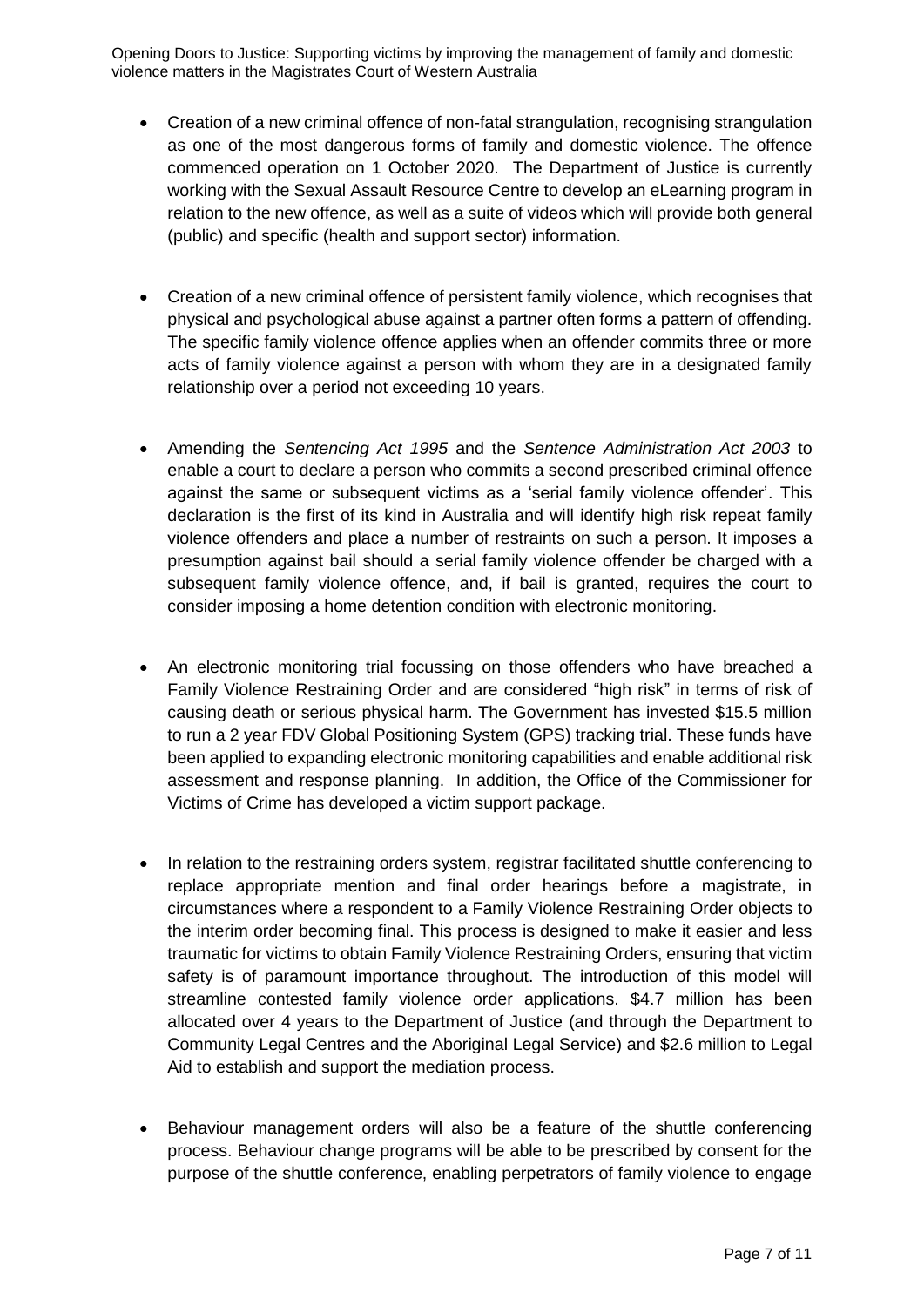in programs as part of an agreed order. This provides an opportunity for the impact of behaviour change programs to be evaluated.

- Police recording of reported family violence incidences. WA Police Force are now required to record all incidents of reported family violence and provide a victim, where present, a reference number of that report at the time of making of it, to assist in identification of the perpetrator in the event the victim decides to make a subsequent family violence order application.
- Implementing significant changes to the *Restraining Orders Act 1997* to improve service arrangements for restraining orders, enable the court to prohibit a person from possessing explosives, make the court process less traumatic for victims, increase the monetary penalty for breach of restraining orders, recognise dowry abuse as a discrete example of family violence and ensure children are not subject to lifetime restraining orders. This includes implementing several of the outstanding recommendations of the Law Reform Commission of Western Australia's 2014 Report.
- Ensuring applicants are able to have a support person nearby during any restraining order proceedings and also to enable use of closed circuit television and other screening arrangements during the giving of evidence in restraining order proceedings. The court was also provided with greater discretion to conduct Family Violence Restraining Order proceedings in a manner which ensures that a person who has or may have experienced family violence feels safe during proceedings, including by actively directing, controlling and managing the conduct of the proceedings, and by limiting cross-examination where appropriate.
- Amendments which enabled the conversion of an existing Violence Restraining Order to a Family Violence Restraining Order during the course of criminal proceedings, thus reducing the need for victims to have to return to court. The court is also now able to convert an application for a Family Violence Restraining Order to an application for a Violence Restraining Order, and vice versa.
- As it is known that family and domestic violence matters often cross both state courts and the Family Court, it is now mandatory for the court to consider any inconsistencies between Family Court orders and restraining orders at the final order stage.
- In addition, amendments have been introduced to the *Road Traffic Act 1974* in circumstances where a family violence perpetrator commits a road traffic offence or incurs an infringement while driving a car registered in the victim's name, the victim is now not liable to a presumption that they incurred the infringement. These amendments ensure that victims are protected from the risk of harm that may be caused by an obligation to identify the perpetrator of violence against them.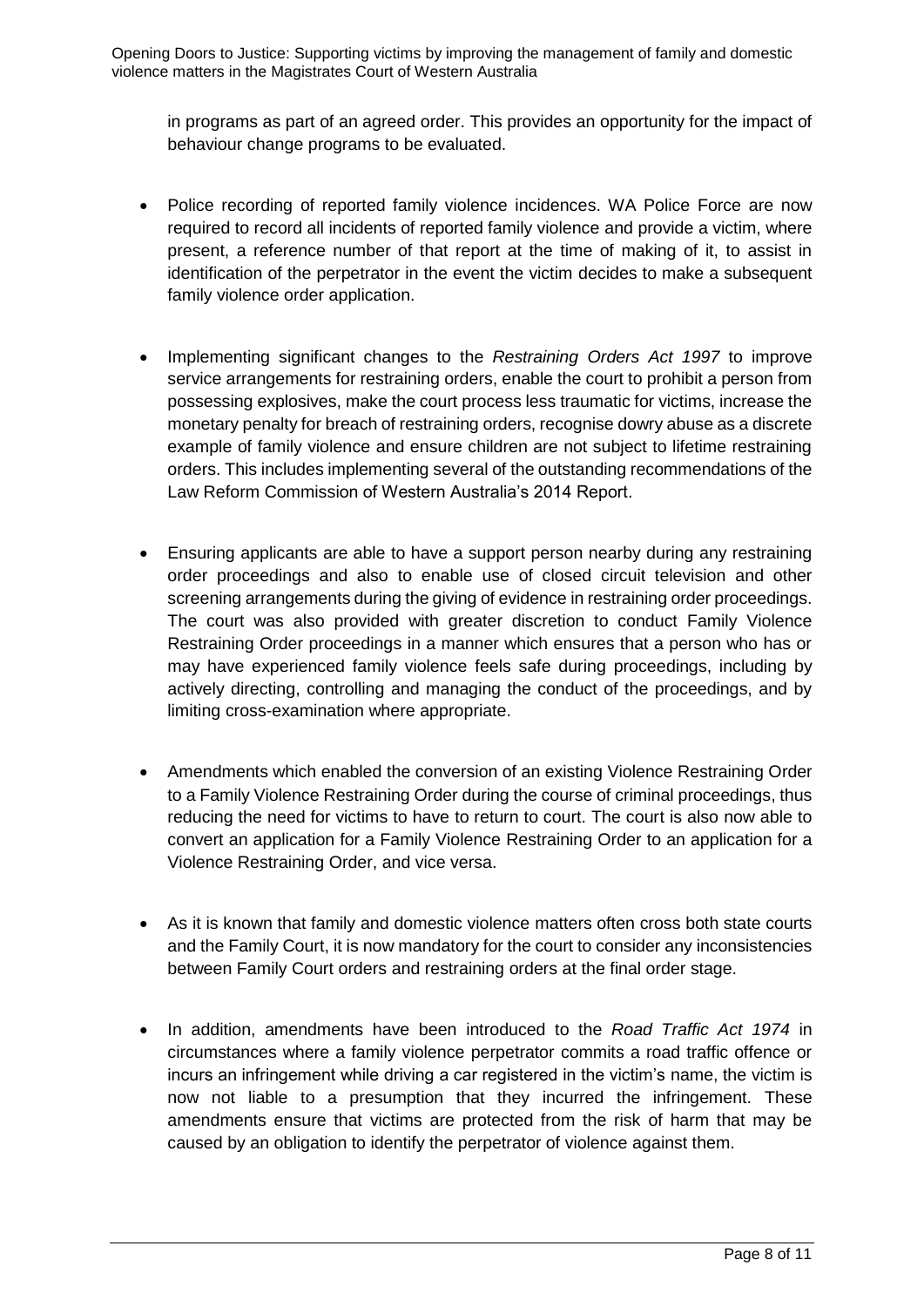Amendments to the *Evidence Act 1906* were also introduced to make it easier for evidence of family violence, including expert evidence, to be introduced in a criminal proceeding when relevant to issues before the court, including, but not limited to where self-defence is at issue. Importantly, this evidence can now be given by those with expertise in the area, for example, researchers or family violence sector workers.

### **Additional Justice Initiatives**

- The selection criteria for Magistrates has been adjusted to include a requirement to demonstrate a knowledge of the dynamics of family and domestic violence.
- Since the adoption of the new selection criteria, two additional Magistrates have been appointed to the court and new magistrates attend the National Magistrates' Orientation Programme which incorporates restraining order and family violence training.
- Cultural awareness training is incorporated in initial and ongoing professional development training undertaken by magistrates and Aboriginal cultural competency is a selection criterion for Magistrates.
- The Department of Justice has funded the National Judicial College of Australia to provide family violence training for all existing magistrates, and any who are newly appointed.
- The Department of Justice has funded the Australian Institute of Judicial Administration to develop and maintain the Family Violence Bench Book.
- The Court has established a judicial wellness programme incorporating four proactive, client based sessions per annum with a professional counsellor, with an option for a further two if required. Individual plans are formulated by each magistrate with the counsellor, and may address a range of matters which may include vicarious trauma.
- Video materials will be developed in the current financial year to assist litigants and respondents navigating the restraining order application process.
- The Office of the Commissioner for Victims of Crime is commencing work with the Mental Health Commission, Legal Aid WA, the Mental Health Law Centre and other key stakeholders to investigate the needs of individuals with mental health issues in regards to accessing, defending and complying with restraining orders.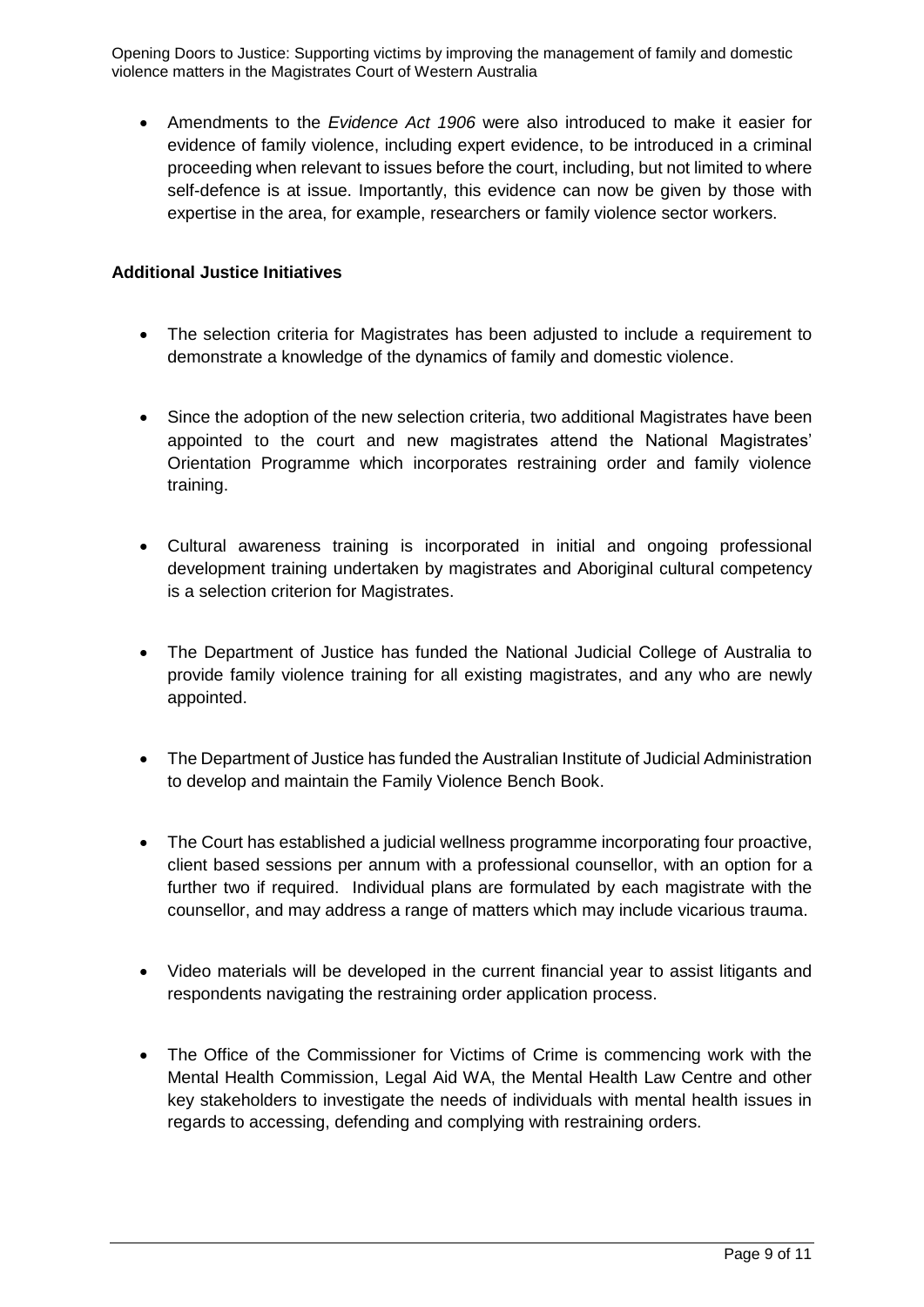- The Department of Justice will commence an independent external evaluation of the Barndimalgu Aboriginal Family Violence Court in the next financial year.
- The Department of Justice is due to commence a review of the Family Violence List in 2021.
- The operationalisation of the Western Australian Crime Statistics and Research unit will support the collection and publication of data relating to family violence.
- The Department of Justice is currently developing an internal family and domestic violence strategy and an Aboriginal family safety strategy.
- The Department of Justice is progressing reforms to address the systemic problems that led to the arrest and detention of a victim of family violence.

### **Covid-19 Response**

As part of the WA Recovery Plan, the State Government has allocated another \$23 million to family and domestic violence prevention initiatives to deal with the continuing impact of COVID-19 measures on women's and family safety, including:

- \$8.6 million to employ mobile outreach workers state-wide to provide support for women and children experiencing family and domestic violence;
- \$6.7 million to Family Violence Response Teams that support victims following a police call-out;
- \$123,000 for a program to support women residing at refuges to gain employment skills, access career training or retraining and attend a range of workshops and short courses to support employment pathways;
- \$2.6 million to extend the Kimberley Family Violence Service trial by two years;
- \$1.1 million for counselling, advocacy and support services; and
- \$4 million to enable the construction of an additional six accommodation units at each of the two women's refuges currently being built in Peel and Kwinana.